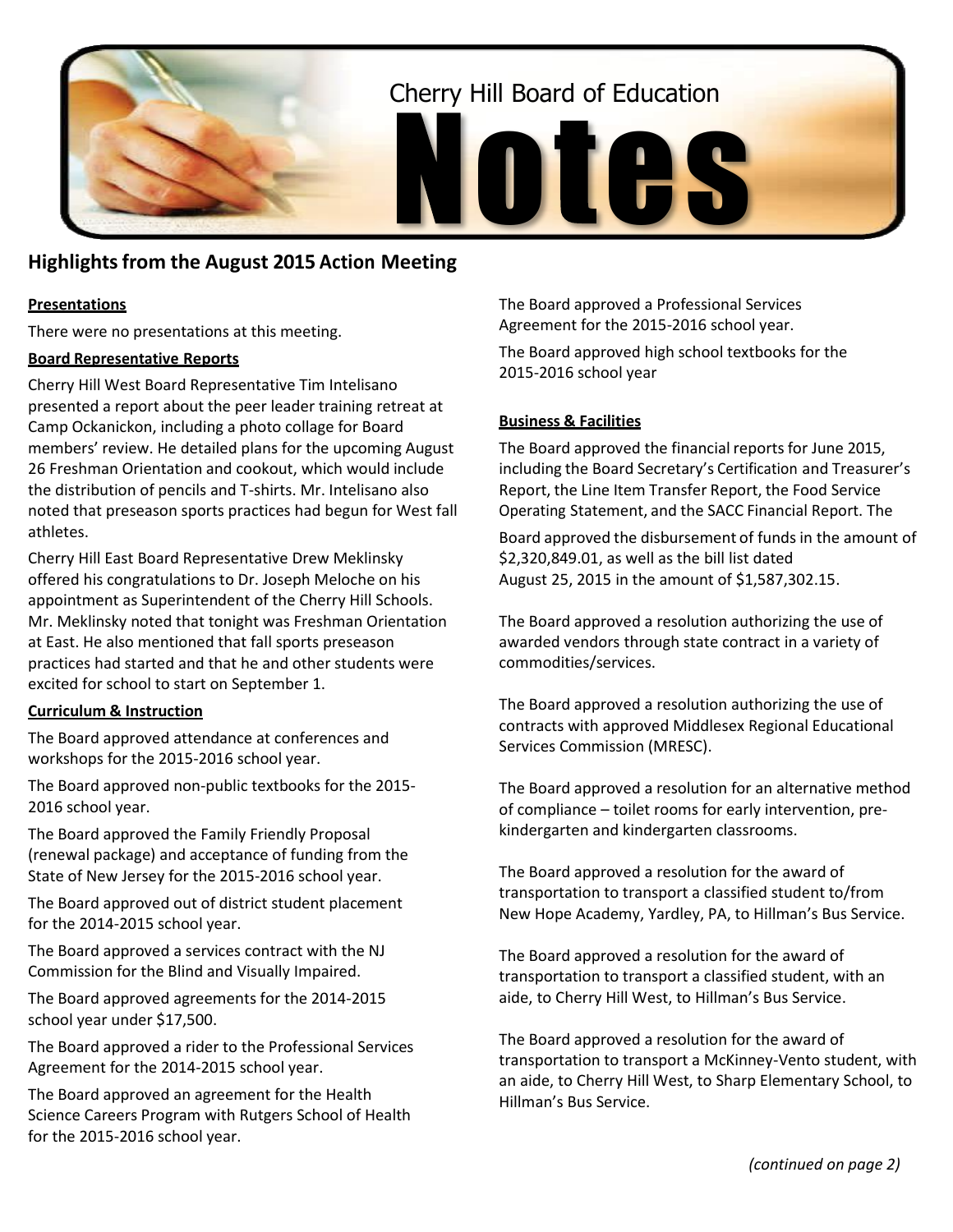# **Board Notes August 2015**

The Board approved a resolution for one classified student to be transported in a wheelchair van to Kingsway Learning Center, Moorestown, NJ, to Holcomb Bus Service.

The Board approved a resolution for one classified student to be transported in a wheelchair van to Cooper Elementary School to Safety Bus Service.

The Board approved a resolution for the award of transportation to transport four classified to/from New Hope Academy to First Student, Inc.

The Board approved a resolution for the award of transportation to transport one DCP&P student residing in Sicklerville, NJ to/from Cherry Hill West.

The Board approved a resolution for the award of transportation to transport two McKinney-Vento students residing in Camden, NJ to/from Cherry Hill West and the Alternative High School, to Holcomb Bus Service.

The Board approved a resolution for the award of transportation to transport one classified student with an aide to Kingsway Learning Center, Moorestown, NJ, to Holcomb Bus Service.

The Board approved a resolution for the award of Change Order 001 to be issued to DEC Electrical, Inc., Berlin, NJ for power quality troubleshooting at Johnson Elementary School (add \$1,650.00), branch circuit repairs at Kingston Elementary School (add \$2,056.03), Knight Elementary School (add \$2,710.53) and Woodcrest Elementary School (add \$1,138.02) for a total add of \$7,554.58.

The Board approved the agreement between the Cherry Hill Board of Education ("Board") and Carmen DiTore ("Contractor") – Cherry Hill Investigative Services for the Provision of Student Residency Investigation Services ("Services from July 1, 2015 through June 30, 2016") in the amount not to exceed FifteenThousand Five Hundred Dollars (\$15,500).

The Board approved the acceptance of the following donations:

A monetary donation from the Subaru Loves Learning School Donation Program of Science Books that Support K-5 Science to District K-5 schools: \$1,000.

A donation of 2 magnetic whiteboards and 3 classroom rugs from Sharp PTA to Sharp Elementary School: \$1,500

A monetary donation from the 5<sup>th</sup> Grade Class of 2015 to Bret Harte Elementary School to support the performing arts: \$1,000

A monetary donation from the Harte PTA to Harte Elementary School for 2 smart boards: \$11,020

A monetary donation from Sustainable Jersey for Schools to Harte Elementary School to aid the Green Team: \$2,000

A monetary donation from Sustainable Jersey for Schools to Barclay ECC to finance the "Little Green Thumbs" program (tentative): \$2,000

A monetary donation from Sustainable Jersey for Schools to Barclay ECC to beautify the courtyard and create a sustainable learning environment (tentative): \$2,000

A monetary donation from Sustainable Jersey for Schools to CHHS East for signage and blue recycle bins for East classrooms: \$2,000

A monetary donation from Recyclebank to Beck Middle School for funds to pay a consulting fee to an artist and purchase supplies needed for projects: \$3,000

A monetary donation from the University of Pennsylvania to High Schools East and West; Beck, Carusi and Rosa Middle Schools to support their libraries/media: \$2,500 (\$500 each school)

A monetary donation from CHEF to High School West for the Mock Trial Team's participation in "Empire Mock Trial" World Championships: \$2,000

*(continued on page 3)*